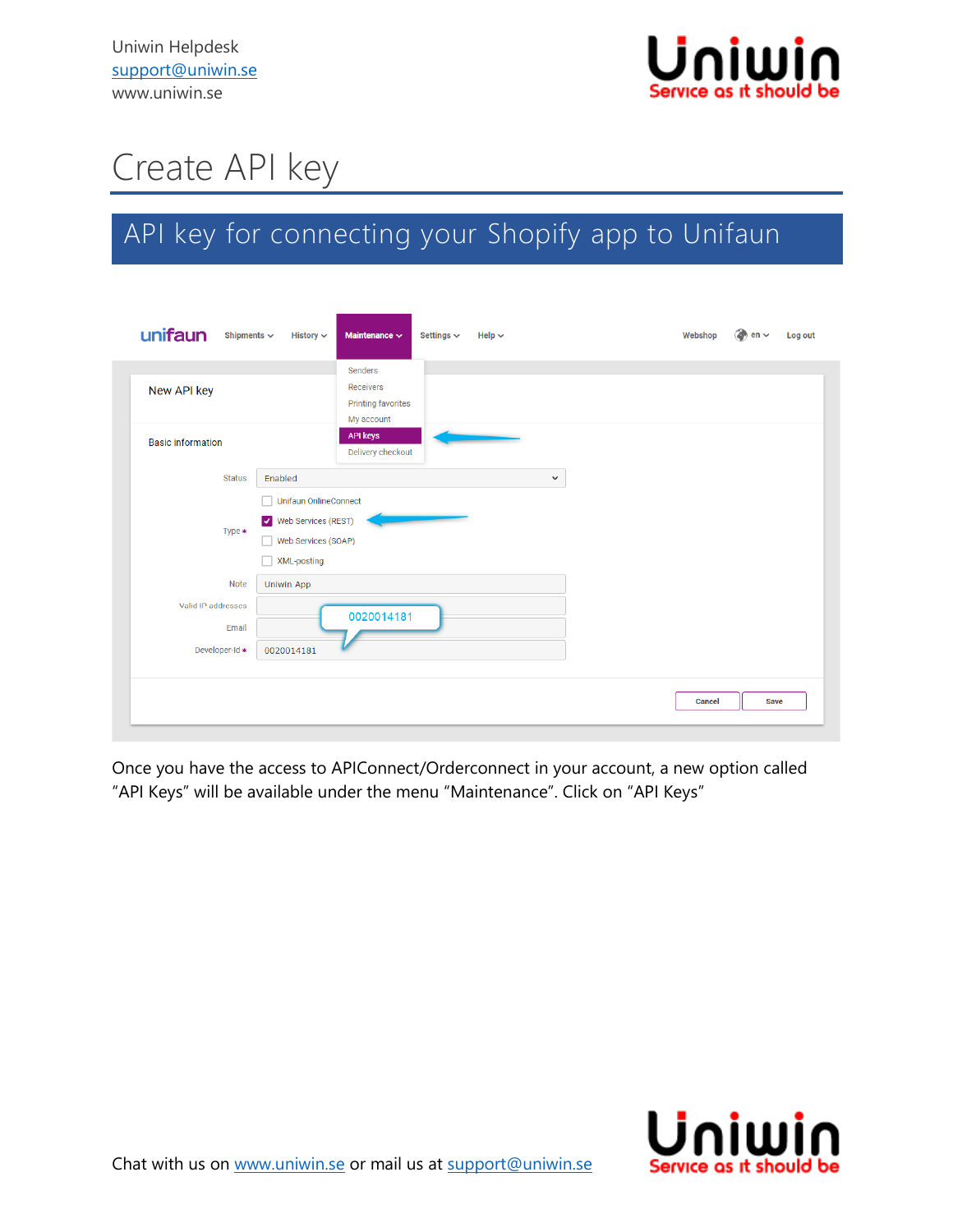Uniwin Helpdesk [support@uniwin.se](mailto:support@uniwin.se) www.uniwin.se



| unifaun                                                      |                            | Shipments ↓ History ↓ Maintenance ↓ Settings ↓ |             | Help $\sim$ |             | Webshop | $\Rightarrow$ en $\sim$ | Log out |
|--------------------------------------------------------------|----------------------------|------------------------------------------------|-------------|-------------|-------------|---------|-------------------------|---------|
| <b>API keys</b><br><b>New API key</b><br>Search<br>User name |                            |                                                |             |             |             |         |                         |         |
|                                                              | User name<br><b>Search</b> |                                                | $\check{~}$ | starts with | $\check{~}$ |         |                         |         |

On the next page click on "New API Key" button.

| <b>Status</b>      | Enabled<br>$\checkmark$                     |
|--------------------|---------------------------------------------|
|                    | <b>Unifaun OnlineConnect</b>                |
| Type $*$           | Web Services (REST)<br>$\blacktriangledown$ |
|                    | Web Services (SOAP)                         |
|                    | XML-posting                                 |
| <b>Note</b>        | Uniwin App                                  |
| Valid IP addresses |                                             |
| Email              | 0020014181                                  |
| Developer-Id *     | 0020014181                                  |

Leave the status on Enabled and make sure that Type checked is Web Services (REST).

As you can create multiple API-keys, you can write a short note on this particular API-key and what it will be used for. Type for instance "Uniwin App" in this case.

IP-address restriction: you can leave it empty.

E-mail field: you can leave it empty.

Developer-ID: here you must use Uniwin's developer ID, it is 0020014181

Finally click on "Finish" / "Save"